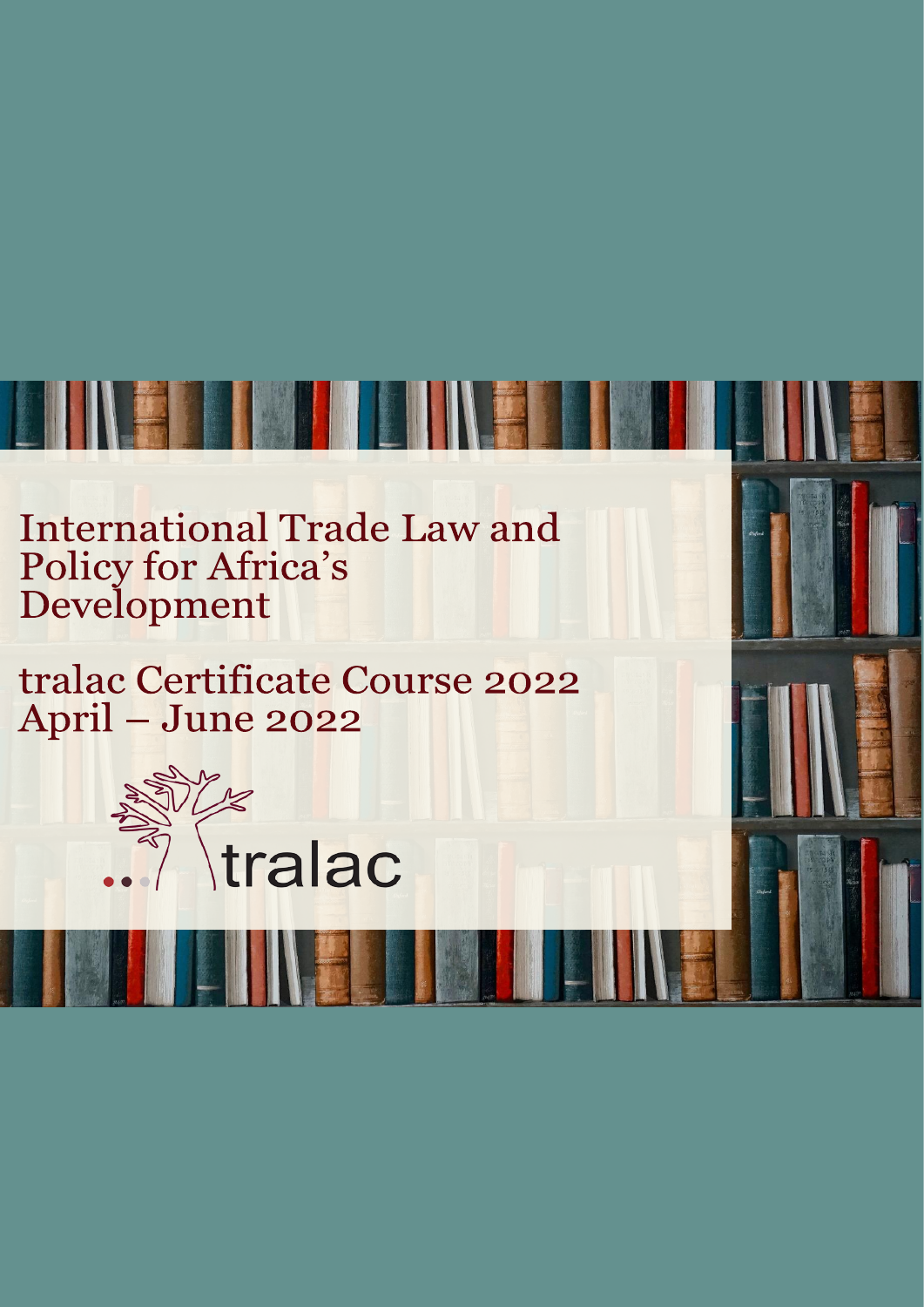

## **Table of Contents**

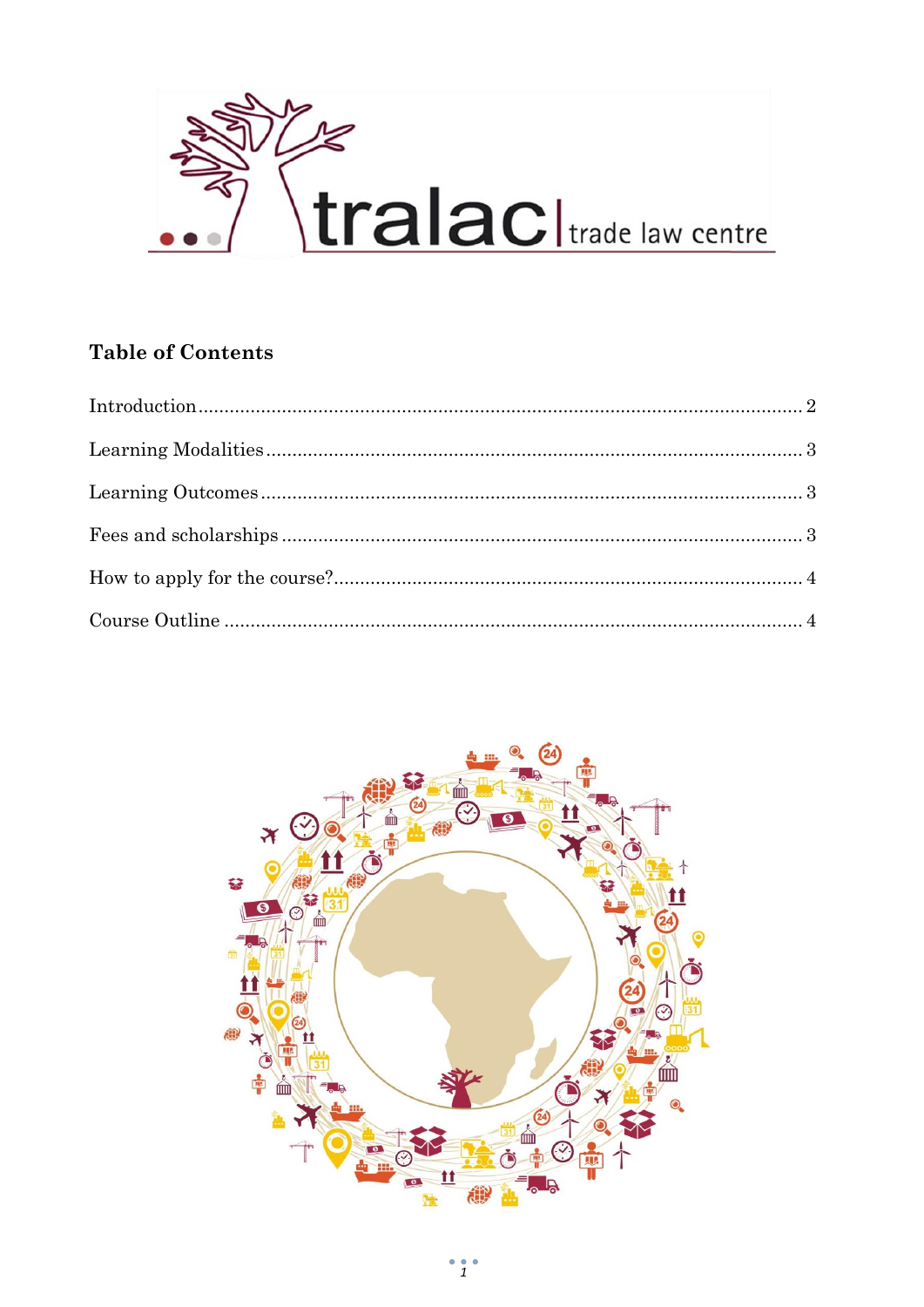# <span id="page-2-0"></span>**International Trade Law and Policy for Africa's Development Certificate Course**

The Trade Law Centre (tralac) is pleased to present the 2022 Certificate Course – *International Trade Law and Policy for Africa's Development*. The course consists of three modules and provides comprehensive coverage of International Trade Law and Policy in the 21st Century, from an African perspective.

The course is designed for:

- Mid-level and senior trade policy officials and lawyers from Africa's national governments, regional and continental organisations. A limited number of scholarships are available – see [below.](#page-3-2)
- Experienced trade policy and law practitioners from non-state organisations. Fees available on application.

The Trade Law Centre (tralac) is offering this course in the wake of the indefinite postponement of the World Trade Organisaiton's (WTO) Twelfth Ministerisl Conference (MC12), following the identification of a new, fast spreading COVID variant – omicron. Propsects for a successful MC12 did not look promising, but this development is a reminder that we find ourselves in uncertain times. The appetite for multilateral governance solutions remains weak at a time when global cooperation in many spheres is badly needed. On 2 December 2021, Heads of 67 WTO delegations which have been engaged in the Joint Initiative on Services Domestic Regulation announced

that they had successfully conclulded negotiations to reduce administrative costs and create a more transparent environment for service providers doing business in foreign markets.

This development may well be the precursor to other such plurilateral initiatives, while multilateral agreements remain elusive.

Trade has in recent decades lifted many millions across the world out of poverty, yet inequality and exclusion are still defining features of global trade and economic development, and trade policy remains seriously contested. Rethinking the trade policy narrative and application of trade policy instruments is especially important at a time when rather blunt trade policy instruments are applied to curb the spread of the COVID virus.

Trade policy connections to other areas of economic policy (including industrial, fiscal, labour market, education and macroeconomic policies) have to be considered for their contribution to promoting inclusive growth and equitable distribution of gains and losses. This course aims to build capacity for trade law and policy making to support development outcomes for Africa; to ensure that trade works for all, including marginalised and excluded groups, including women, youth and informal cross-border traders.

Despite these global trade governance developments there is renewed interest in trade and regional integration in Africa. The African Continental Free Trade Area (AfCFTA) has entered into force, and trade under an 'interim arrangement' was launch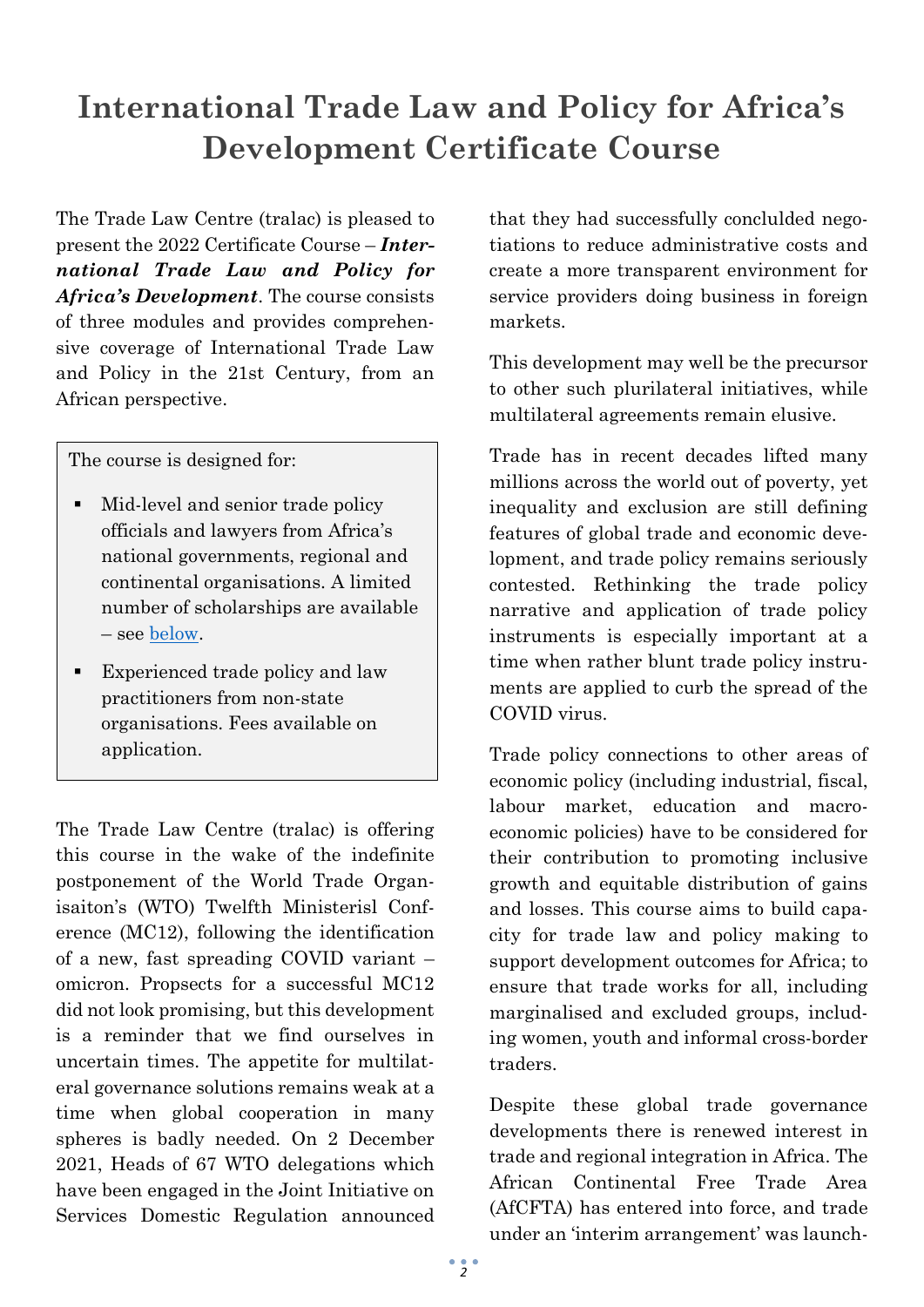ed on 1 January 2021. This has not happened, and to date no trade has taken place under the AfCFTA. The basic elements of the AfCFTA are still being negotiated. Tariff concessions and rules of origin, as well as specific commitments for the priority services sectors are still on the negoitatng table. Phase 2 and Phase 3 negotiations covering investment, competition and intellectual property, and e-commerce are in the early stages. A very welcome development is that a Protocol on Women, Youth and SME development has been added to the agenda.

This course will focus specifically on issues relevant to the AfCFTA and Africa's broader trade and integration agenda. Focus on Africa's global trade relations will also be studied. These relationships remain important given that more than 80% of Africa's trade is still with global partners.

## <span id="page-3-0"></span>**Learning Modalities**

Interactive, participatory learning processes, which are the foundation for adult learning modalities, are followed in this course. Debates and discussions are actively encouraged; exploration of complex trade law and policy problems will facilitate collective learning as we engage the new developments on Africa's trade and integration agenda. Participants are encouraged to share experiences, trade policy challenges and success stories.

The course consists of three modules and an *inter-modular* e-learning program. Before the first module participants will be required to complete a preparatory online work program (6 hours of work will be required, and a short assignment will be submitted and assessed – feedback will be provided to each participant). This pre-course program is designed to support active and informed engagement.

Between modules 1 and 2, and again between 2 and 3, participants will continue the inter-modular program. Each of these blocks in the inter-modular program will require 6 hours of work for the submission. At the end of module 3, there will be an oral exam – each participant will have a 30 minute slot. Participants who successfully complete the course will receive a tralac certificate, and be invited to join the tralac alumni network.

### <span id="page-3-1"></span>**Learning Outcomes**

Participants who successfully complete the course will:

- Have an understanding of the principles of international trade law and policy – in a global context, and specifically as they apply in an African context
- Have an understanding of the complexity of trade and trade-related policy linkages, and of the trade-development nexus
- Have acquired tools to analyse trade data-related data, trade performance and trade law and policy developments
- Be able to review and appraise current trade law and policy developments, factoring in the complexity of trade and trade governance in the 21st century
- Be able to contribute to the development and implementation of a trade policy and regional integration strategy for your country to support development outcomes

# <span id="page-3-2"></span>**Fees and scholarships**

tralac has limited scholarship funding from our donors. Only applicants from Africa's national governments, regional and continental organisations are eligible for scholarship funding.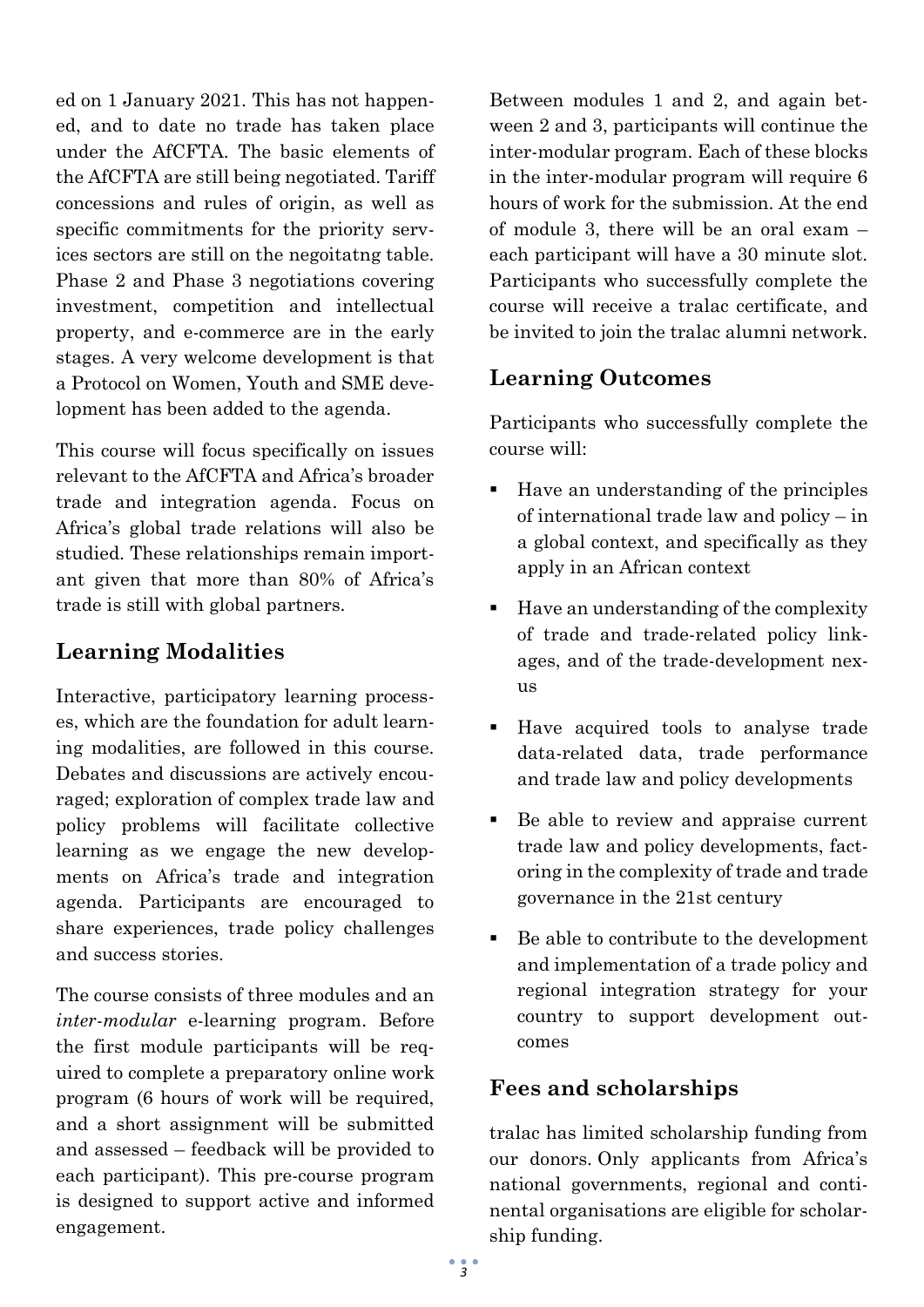Please provide a motivation for scholarship funding (no more than 300 words), together with your application. In our selection we will consider specifically, applications from women and representatives from least developed countries.

# <span id="page-4-0"></span>**How to apply for the course?**

To apply for this course, please click on the following link:

› **[Online application form](https://tralacsa.classe365.com/form/view/certificatecourse)**

**Deadline for Applications: 25 March 2022**

Applicants will receive a response by **8 April 2022**

# **Training Course Outline**

<span id="page-4-1"></span>

| Module 1: International Trade Policy and Law in the 21st Century - foundational<br>disciplines |                                                                                                                                                                                                                                                                                                                                                                                                                                                                                                                                                                                                                                                                     |  |
|------------------------------------------------------------------------------------------------|---------------------------------------------------------------------------------------------------------------------------------------------------------------------------------------------------------------------------------------------------------------------------------------------------------------------------------------------------------------------------------------------------------------------------------------------------------------------------------------------------------------------------------------------------------------------------------------------------------------------------------------------------------------------|--|
| <b>Dates</b>                                                                                   | 25 - 29 April 2022                                                                                                                                                                                                                                                                                                                                                                                                                                                                                                                                                                                                                                                  |  |
| Topics                                                                                         | International trade: defining features                                                                                                                                                                                                                                                                                                                                                                                                                                                                                                                                                                                                                              |  |
|                                                                                                | Global trade and investment trends: Key indicators and metrics: trade in<br>٠<br>goods (commodities, industrial goods), tariffs, non-tariff barriers, trade in<br>services (review of restrictiveness indices for specific sectors), investment<br>flows                                                                                                                                                                                                                                                                                                                                                                                                            |  |
|                                                                                                | Intra-Africa trade and investment overview                                                                                                                                                                                                                                                                                                                                                                                                                                                                                                                                                                                                                          |  |
|                                                                                                | Foundations of international trade policy                                                                                                                                                                                                                                                                                                                                                                                                                                                                                                                                                                                                                           |  |
|                                                                                                | Theoretical foundations of international trade policy: Absolute Advantage,<br>٠<br>Comparative Advantage & Competitive Advantage, New Trade Theory<br>(rationale for international trade, trade and development matters)<br>Practical international trade policy matters: Trade Policy Management in<br>$\blacksquare$<br>the 21st century; scope of a 21st century trade policy strategy; intra-<br>governmental coordination, role of non-state actors in the trade policy<br>process; institutional architecture for trade policy making; trade negotia-<br>tions and implementation of international trade agreements (country case<br>studies by participants) |  |
|                                                                                                | Foundations of international trade law                                                                                                                                                                                                                                                                                                                                                                                                                                                                                                                                                                                                                              |  |
|                                                                                                | Introduction to public international law: sources of international law,<br>$\blacksquare$<br>sovereign states, international trade and investment agreements, domestic                                                                                                                                                                                                                                                                                                                                                                                                                                                                                              |  |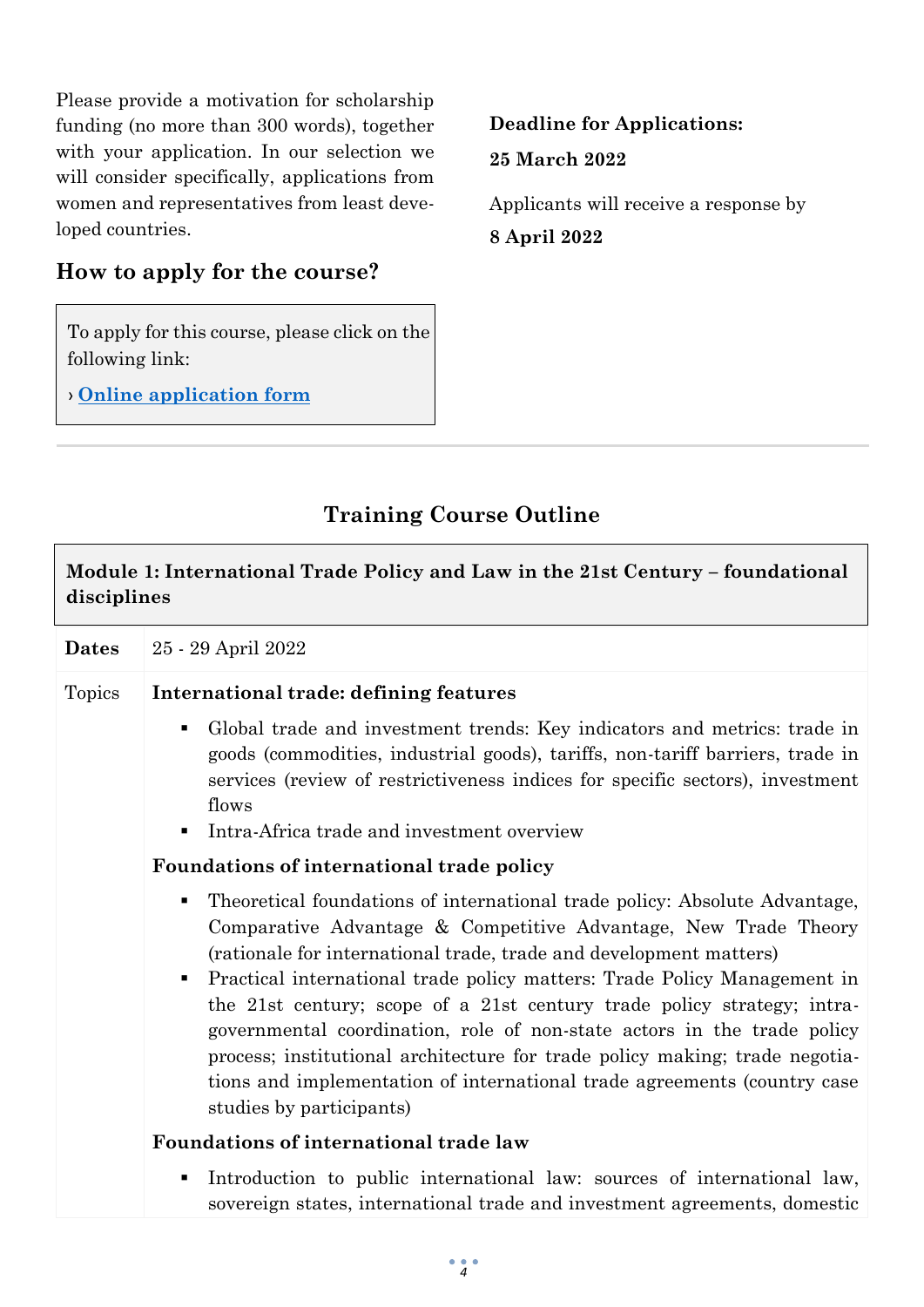implementation of agreements (constitutional provisions) – country case studies

- The multilateral trade system and its institutions
- Regional Trade Arrangements
- Dispute resolution and trade remedies

#### **Current Issues in international trade governance**

- The political economy of international trade negotiations
- The future of multilateral trade governance and Africa's global trade relations
- Africa's integration agenda: from regional economic communities to continental integration and the African Continental Free Trade Area (AfCFTA)
- Role of value chains and servicification of production (implications of technology developments for jobs etc.) – implications for trade governance
- Digital economy developments (including fintech and e-commerce)
- Trade transaction costs and trade facilitation; trade remedies and safeguards
- Trade and development: distributional issues, gender, climate change, youth

| Module 2: A comprehensive International Trade Law and Policy agenda |                                                                                                                                                                                                                                                                                                                                                                                                                                                                                                                                                                           |  |
|---------------------------------------------------------------------|---------------------------------------------------------------------------------------------------------------------------------------------------------------------------------------------------------------------------------------------------------------------------------------------------------------------------------------------------------------------------------------------------------------------------------------------------------------------------------------------------------------------------------------------------------------------------|--|
| <b>Dates</b>                                                        | 16 - 20 May 2022                                                                                                                                                                                                                                                                                                                                                                                                                                                                                                                                                          |  |
| <b>Topics</b>                                                       | Trade in goods: tariffs, rules of origin, non-tariff barriers<br>п<br>Trade facilitation (including, customs and border management, non-tariff<br>٠<br>barriers)<br>Standards (SPS and TBT) and quality infrastructure<br>٠<br>Trade in services: market access; domestic regulation, regulatory reform and<br>harmonisation (focus on key sectors and sectoral regulation e.g. financial<br>services, transport, communications)<br><b>Competition Policy</b><br>٠<br>Investment<br>п<br>Intellectual Property Rights<br>п<br>E-commerce<br>٠<br>Dispute resolution<br>٠ |  |

### **Module 3: Africa's trade and integration agenda – the African Continental Free Trade Area (AfCFTA), Regional Economic Communities and bilateral relations**

| <b>Dates</b> | 13 - 17 June 2022                                                                                                                               |
|--------------|-------------------------------------------------------------------------------------------------------------------------------------------------|
| Topics       | • African integration: origins, substantive focus, achievements and challenges<br>• Role of Institutions (African Union, Regional Institutions) |